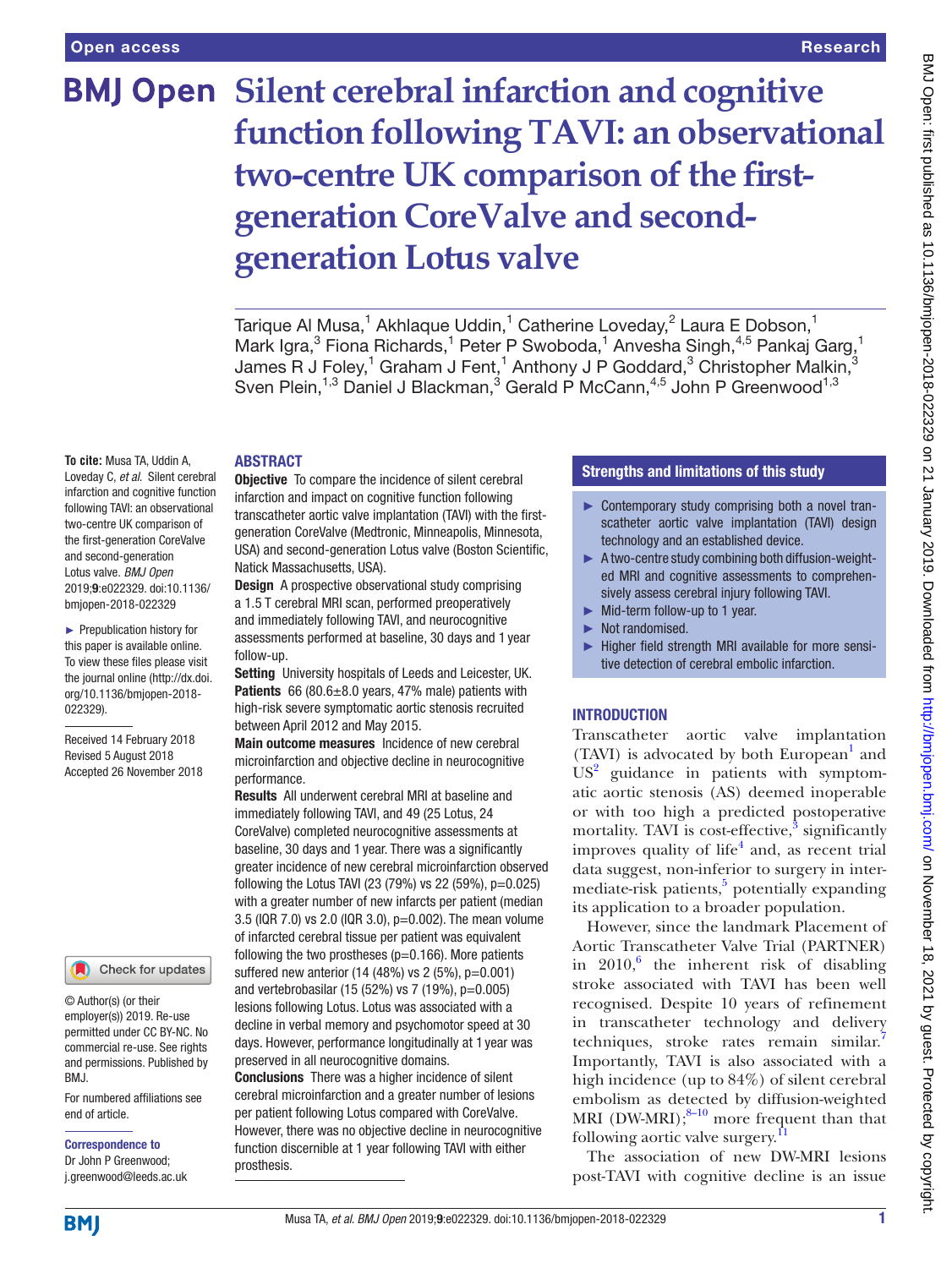currently under intense scrutiny, as it has long been recognised that silent cerebral infarcts can more than double the risk of dementia.<sup>12</sup> Indeed the concept of postoperative cognitive dysfunction and its relationship with DW-MRI has been described following valvular surgery, bypass grafting and left heart catheterisation.<sup>13</sup>

The Boston Scientific Lotus valve is a novel TAVI iteration that incorporates a number of features specifically designed to improve on first-generation devices. $^{14}$ As such it exhibits superior deployment success rates when compared with the older Medtronic CoreValve.[15 16](#page-8-12) However, the key concern of silent cerebral injury following implantation and cognitive decline remains unanswered. We sought to characterise the extent of new silent cerebral infarction using DW-MRI, and investigate longitudinally cognitive function following TAVI with the first-generation self-expanding Medtronic CoreValve and the second-generation mechanically-expanded Boston Scientific Lotus valve.

## **METHODS**

#### Patient selection

This study prospectively recruited 74 patients with severe degenerative aortic stenosis (AS) from two large UK tertiary cardiothoracic centres (Leeds and Leicester) who were referred for TAVI between April 2012 and May 2015. Severe AS was classified by echocardiography as an aortic valve area of  $\leq 1.0 \text{ cm}^2$  or peak velocity >4m/s. The decision for TAVI in all cases was taken by a multidisciplinary heart team in accordance with international guidance.[17](#page-8-13) Exclusion criteria included any contraindication to MRI or pre-existing severe cognitive impairment (a Mini-Mental State Examination (MMSE) Score <10). Any patient deemed to exhibit new focal neurological dysfunction consistent with clinical stroke post-TAVI was also excluded. The study complied with the Declaration of Helsinki and all patients provided written informed consent.

#### Transcatheter aortic valve implantation

TAVI was performed using either a first-generation Core-Valve system (Medtronic, Minneapolis, Minnesota, USA) or the Lotus aortic valve system (Boston Scientific Corporation, Natick, Massachusetts, USA) employing standard techniques as previously described for both vendors.<sup>18 19</sup> Multidetector CT was employed to assist annular sizing and assess aortic calcification prior to TAVI. Percutaneous femoral artery access was the default approach. Balloon valvuloplasty, rapid ventricular pacing and postdilatation (in the case of CoreValve) were employed at the discretion of the operator. All patients received weight-adjusted unfractionated heparin to maintain an activated clotting time >200s and were treated with dual antiplatelet therapy (aspirin 75mg and clopidogrel 75mg) for a minimum of 3 months. None of the TAVI cases involved the use of a cerebral protection device.

#### Neurocognitive assessment

The neurocognitive test battery was performed by trained assessors (medical/nursing) in a quiet comfortable environment at three Valve Academic Research Consortium recommended time points (baseline, 30 days and 12months).[20](#page-8-15) Training of assessors and performance validation was undertaken by an experienced neuropsychologist (CL). Follow-up assessment was conducted at the patient's home or the hospital. Total assessment time ranged between 60 min and 90min with appropriate rest periods. Baseline characteristics, patient handedness and years of education were recorded. The National Adult Reading Test (NART) was used to calculate the full scale intelligent quotient (123.2−(1.029 × NART error score)). A broad battery of previously validated neurocognitive assessments was undertaken at the designated time points[21](#page-8-16) and included evaluation of: *cognitive reasoning*: using MMSE, *verbal memory*: using the Hopkins Verbal Learning Test (HVLT), *executive function*: using the Letter Number Sequencing task, *psychomotor speed*: using the Trail Making Tests (TMTs) A and B, *perceptual and visual memory*: using the Digit-Symbol Substitution Test, and *fine motor coordination and speed:* using the Grooved Pegboard Test (Model 32025, Lafayette Instruments, Lafayette, Indiana, USA). Cognitive decline was defined as a reduction of the score by 1 SD of the baseline score for all tests. $22-24$ 

#### Cerebral MRI

Cerebral MRI was conducted preprocedure and postprocedure (within 7 days) using identical imaging protocols. MRI was performed on the same 1.5 T system for all serial scans for any individual patient (Intera, Phillips Healthcare, Best, The Netherlands or Avanto, Siemens Medical Systems, Erlangen, Germany). The imaging protocol consisted of T2-weighted fast field echo, T2 turbo field echo and diffusion-weighted imaging (DWI) (22 slices, 5mm thick, 1mm gap, Field of View (FOV) 350, Rectangular Field of View (RFOV) 100. Each scan was independently assessed by two experienced neuroradiologists (AJPG, MI), blinded to all clinical/procedural details. Cerebral embolism or microinfarction was defined as a new restricted diffusion lesion on DWI. New cerebral microinfarcts were localised to one hemisphere and vascular territory. Infarct diameter was used to categorise patients into small or large lesion subgroups (<5mm or >5mm; in the case of multiple lesions the largest lesion was used to determine status). The total infarct volume (mL) was measured off-line using standard postprocessing software (QMass V.7.2, Medis, The Netherlands) as previously published.<sup>10 11</sup>

#### Statistical analysis

Data were tested for normality using the Shapiro-Wilk test. Continuous variables were expressed as mean±SDor median (Q2–Q3 or IQR) and were tested for differences by means of a two-sided, unpaired Student's t-test (for comparison between groups) or a two-sided, paired Student's t-test (for intragroup comparison).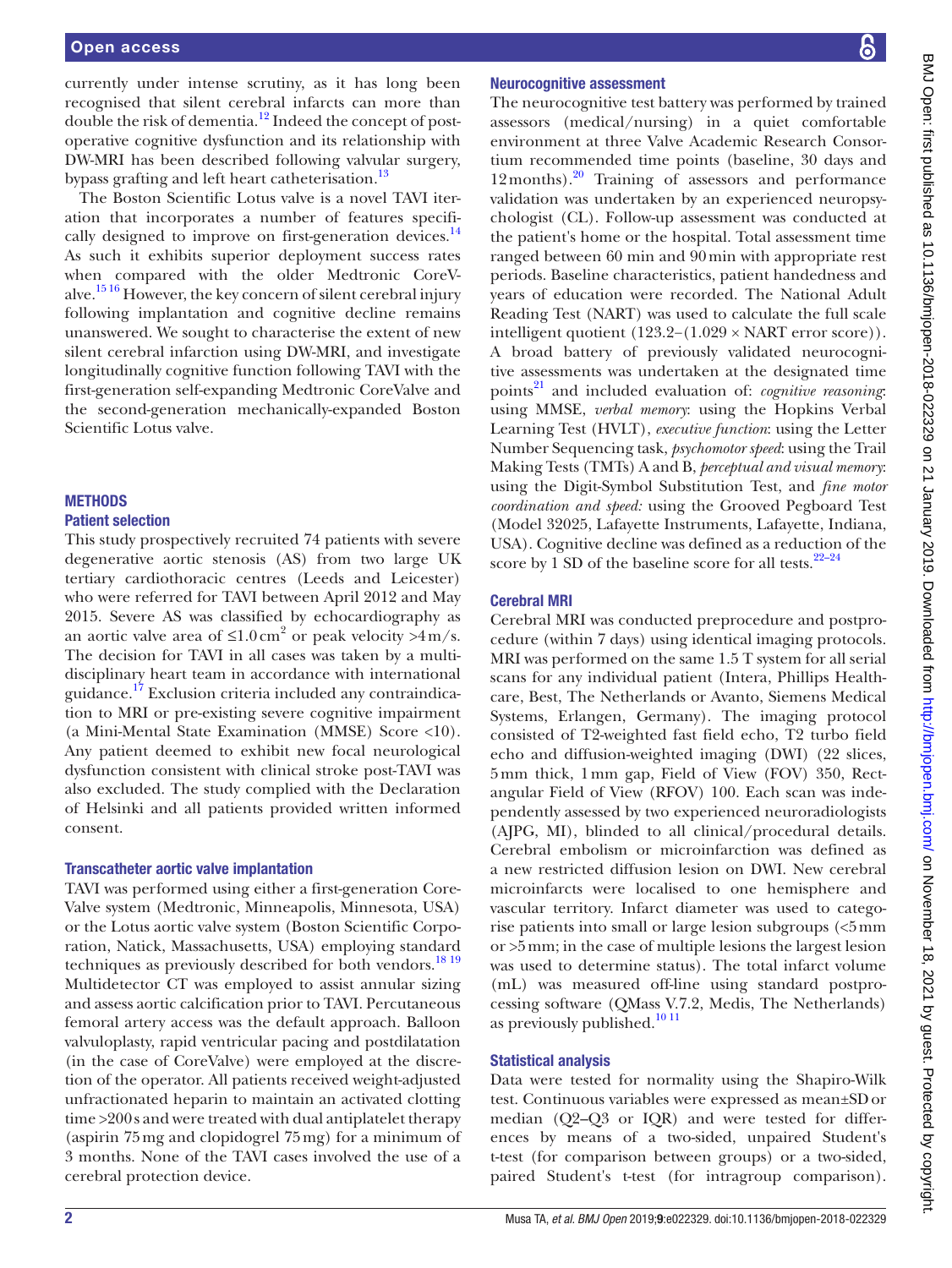<span id="page-2-0"></span>Table 1 Patient characteristics in those with 6-month follow-up

|                                       | Lotus<br>(n=29) | <b>CoreValve</b><br>(n=37) | P value* |
|---------------------------------------|-----------------|----------------------------|----------|
| Age (years)                           | 79.8±8.9        | $81.2 \pm 7.2$             | 0.459    |
| Male, n (%)                           | 14 (48)         | 17 (46)                    | 0.851    |
| EuroSCORE II                          | $4.13 \pm 3.30$ | $5.55 \pm 3.79$            | 0.115    |
| STS Score (%)                         | $4.04 \pm 2.59$ | $5.28 \pm 3.41$            | 0.109    |
| BMI ( $\text{kg/m}^2$ )               | $28.5 + 5.2$    | $27.2 \pm 5.4$             | 0.323    |
| Hypertension, n (%)                   | 11 (38)         | 20 (54)                    | 0.157    |
| Diabetes, n (%)                       | 5(17)           | 4(11)                      | 0.450    |
| Hyperlipidaemia, n (%)                | 17 (59)         | 18 (49)                    | 0.488    |
| Atrial fibrillation, n (%)            | 5 (17)          | 9(24)                      | 0.449    |
| Previous MI, n (%)                    | 7 (24)          | 2(5)                       | 0.026    |
| Previous PCI, n (%)                   | 9(31)           | 10 (27)                    | 0.774    |
| Previous CABG, n (%)                  | 5(17)           | 8 (22)                     | 0.618    |
| Previous stroke, n (%)                | 7(24)           | 6(16)                      | 0.454    |
| Peripheral vascular<br>disease, n (%) | 4 (14)          | 5(14)                      | 0.991    |
| eGFR (ml/min/1.73 $m^2$ )             | $69 + 19$       | $64 + 17$                  | 0.342    |

Values are mean±SDor n (%).

\*P value for comparison between procedure types.

BMI, body mass index; CABG, coronary artery bypass grafting; eGFR, estimated glomerular filtration rate; EuroSCORE, European System for Cardiac Operative Risk Evaluation; MI, myocardial infarction; PCI, percutaneous coronary intervention; STS, Society of Thoracic Surgeons.

Non-parametrical testing (Mann-Whitney test) was performed where indicated. Categorical variables were given as frequencies and percentages and compared by  $\chi^2$ statistics or Fisher's exact test. The PASW software package (V.21.0 SPSS, IBM, Chicago, Illinois, USA) was used for all statistical analyses and a two-sided significance level of p<0.05 was considered statistically significant. The sample size required to detect cognitive decline (defined as a reduction in score by 1SD) was estimated using *IBM SPSS sample power V.3*, and using normative data for the test to have 80% power (α 0.05), a minimum of 17 patients was required in each group.

### **RESULTS**

#### Patient population

A total of 66 patients (37 Medtronic CoreValve and 29 Boston Lotus) underwent both the preoperative (median 1day preprocedure, IQR 14 days) and immediate post-TAVI MRI scans (median 4 days, IQR 4 days). The baseline characteristics of these groups are shown in [table](#page-2-0) 1. Fortynine of these (24 CoreValve and 25 Lotus) completed serial neurocognitive assessments up to 12 months. Reasons for non-completion were varied reflecting an elderly frail population [\(figure](#page-2-1) 1).

#### Patient involvement

Patients were not involved with the study design, recruitment, conduct or interpretation of results obtained. Outcome measures were objectively measured and not based on patient experience.

#### Procedural data

TAVI was successful in all cases. Catheterisation data for the TAVI implant procedures are summarised in [table](#page-3-0) 2. Of the 29 Lotus implants, 7 (24%) involved device repositioning. Of the CoreValve implants, there were three instances of embolisation and the requirement of a second valve in three cases (two of whom were due to embolisation).

#### Cerebral MRI

Typical cerebral DWI images at baseline and immediately after TAVI are depicted in [figure](#page-3-1) 2A,B, respectively.



<span id="page-2-1"></span>Figure 1 Study profile. TAVI, transcatheter aortic valve implantation.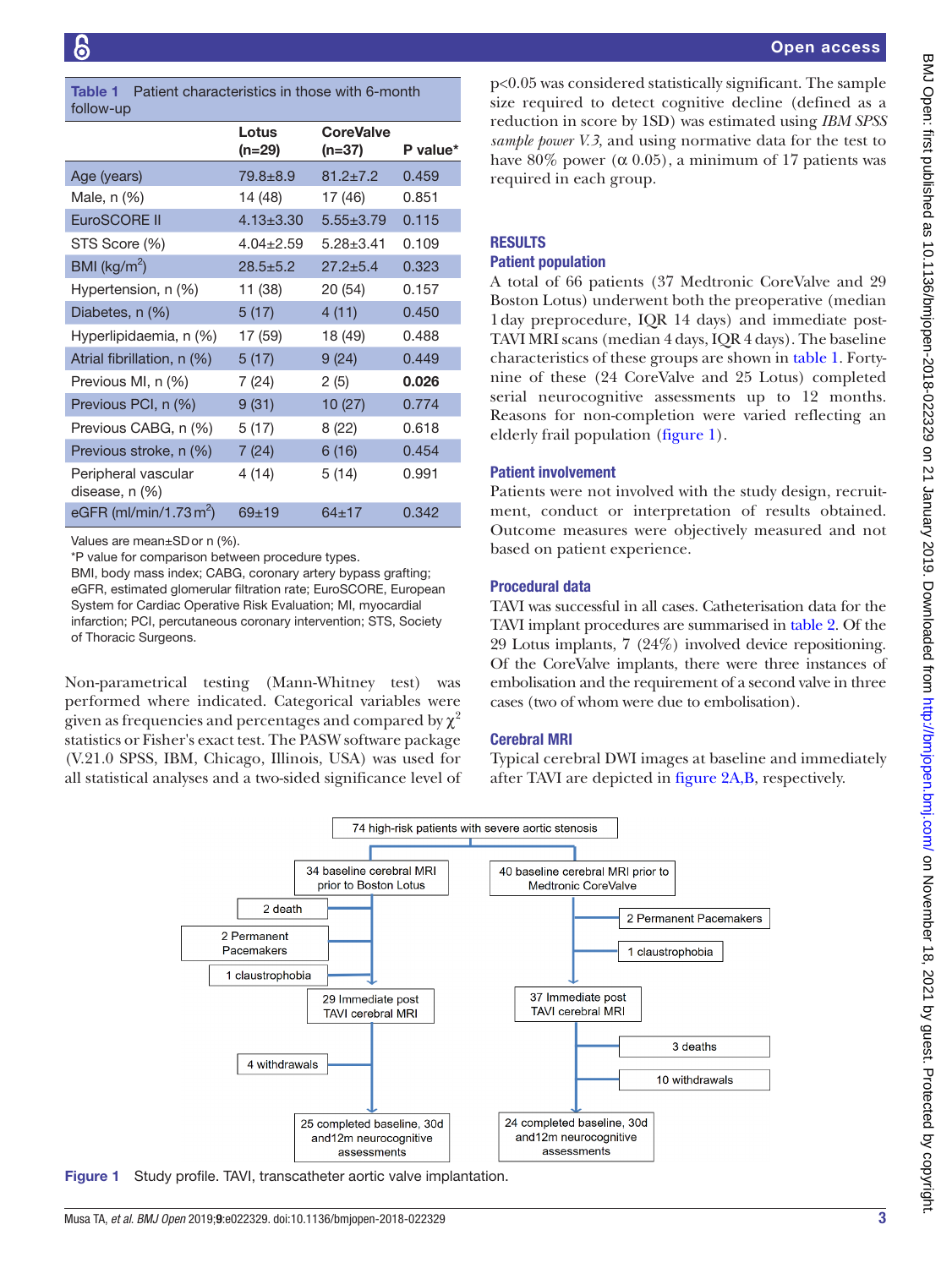<span id="page-3-0"></span>

|                             | Lotus ( $n=29$ )                                       | CoreValve (n=37)                                                                   | P value* |
|-----------------------------|--------------------------------------------------------|------------------------------------------------------------------------------------|----------|
| TAVI size $(n(\%))$         | 23 mm (7 (24%))<br>25 mm (8 (28%))<br>27 mm (14 (48%)) | $23 \text{mm}$ (4 (11%))<br>26 mm (8 (22%))<br>29 mm (18 (49%))<br>31 mm (7 (19%)) |          |
| Femoral route, n (%)        | 29 (100)                                               | 27(73)                                                                             | 0.081    |
| Sheath size (French)        | 18 (28%)<br>20 (52%)<br>22 (20%)                       | 18 (100%)                                                                          |          |
| Pullback PG (mm Hg)         | $56+27$                                                | $43 + 19$                                                                          | 0.023    |
| Fluoroscopy time (min)      | $29\pm8$                                               | $18 + 11$                                                                          | 0.001    |
| Procedure time (min)        | $159 + 42$                                             | $143 + 50$                                                                         | 0.194    |
| Contrast (ml)               | $120+43$                                               | $134 + 43$                                                                         | 0.212    |
| Predilatation BAV, n (%)    | 25 (86)                                                | 28 (77)                                                                            | 0.286    |
| Postdilatation, n (%)       | 0(0)                                                   | 5(14)                                                                              | 0.039    |
| TAVI repositioned, n (%)    | 7(24)                                                  | 0(0)                                                                               | 0.002    |
| TAVI embolisation, n (%)    | 0(0)                                                   | 3(8)                                                                               | 0.117    |
| Need for second TAVI, n (%) | 0(0)                                                   | 3(8)                                                                               | 0.117    |

\*Independent samples t-test

PG, pressure gradient; BAV, balloon aortic valvuloplasty; TAVI, transcatheter aortic valve implantation.

*Baseline*: At baseline, 5 (17%) of the Lotus patients and 10 (27%) of the CoreValve patients had evidence of pre-existing established stroke (p=0.346) with equivalent lesion volume (p=0.529). There was also evidence of recent microinfarction on cerebral DWI in two (7%) Lotus and four (11%) CoreValve patients (p=0.583). A greater proportion of patients undergoing Lotus TAVI had evidence of periventricular ischaemia compared with those undergoing CoreValve TAVI (19 (66%) vs 14 (38%), p=0.026).

*Postprocedure:*[Table](#page-4-0) 3 summarises the findings of DWI following TAVI. There was a significantly greater incidence of new microinfarction observed following Lotus TAVI with a greater number of new infarcts per patient. These were predominantly of small size, with a comparable mean



<span id="page-3-1"></span>Figure 2 Diffusion-weighted MRI of the brain examining silent injury with transcatheter aortic valve implantation (TAVI). Cerebral images, including the brainstem and cerebellum before (A) and after (B) the TAVI procedure. Multiple new cerebral infarctions were seen, some of which are highlighted by the red arrows.

infarcted cerebral tissue volume per patient with both TAVI designs. More patients suffered new anterior and vertebrobasilar lesions following Lotus than CoreValve. The number of new lesions following Lotus repositioning (n=7) and non-repositioning (n=22) did not differ (1.0 (IQR 8.0) vs 3.0 (IQR 3.75), p=0.438) and Lotus repositioning did not correlate with the number of new lesions (p=0.435). For the CoreValve group, the three patients in whom embolisation occurred had significantly greater frequency of new lesions postprocedure (4.0 (IQR 0.0) vs 1.0 (IQR 2.0), p=0.011), but no difference was seen in the three requiring a second valve (4.0 (IQR 0.0) vs 1.0 (IQR 2.0), p=0.148). Typical findings of new cerebral infarctions detected by DW-MRI post-TAVI are exemplified in [figure](#page-3-1) 2.

#### Baseline education and intelligence

The vast majority of patients was right-handed (CoreValve: 21 (88%) vs Lotus: 24 (96%), p=0.234) with an equivalent reporting of disability on the Modified Rankin Scale (CoreValve: 1.9±1.1 vs Lotus: 2.0±0.7, p=0.929). The CoreValve and Lotus patients were similar with respect to years of education  $(10.9\pm1.9 \text{ years} \text{ vs } 11.6\pm2.5 \text{ years}, \text{ p=0.279})$  and full scale IQ  $(106±12 \text{ vs } 102±15, \text{ p=0.313}).$  Global cognition measured using MMSE was also equivalent (28.8±1.8 vs 28.6±1.6, p=0.279) with only one patient from the Lotus group indicating cognitive impairment (defined as MMSE  $\langle 24 \rangle$ .

#### Effect of TAVI design on absolute neurocognitive function scores

Neurocognitive performance, prior to and following Lotus and CoreValve TAVI, are shown in [table](#page-4-1) 4. For the vast majority of domains, including global cognition, psychomotor speed, executive function and fine motor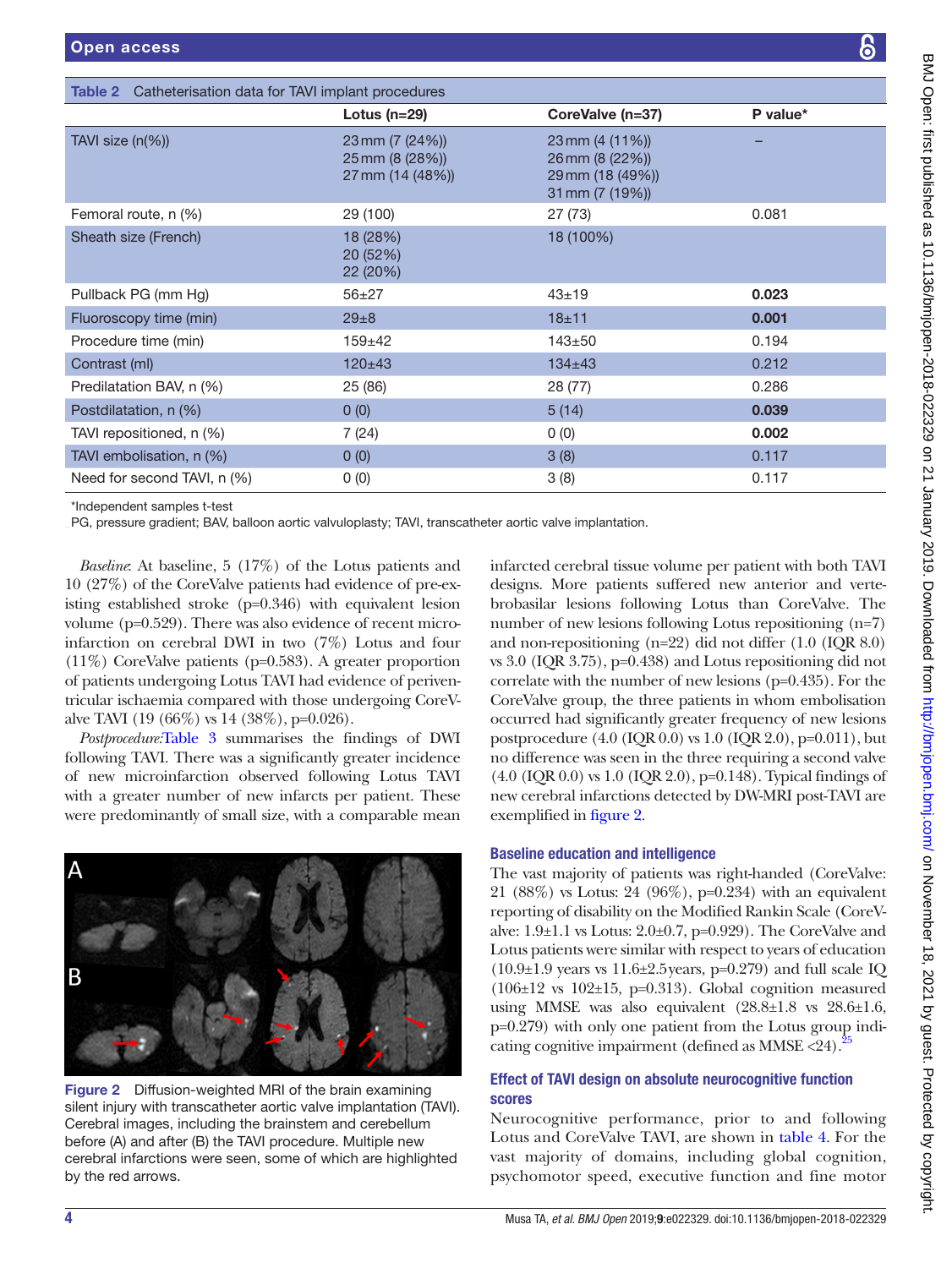<span id="page-4-0"></span>

| Comparison of MRI DWI following Boston Lotus and Medtronic CoreValve<br>Table 3 |                  |                      |         |  |  |
|---------------------------------------------------------------------------------|------------------|----------------------|---------|--|--|
|                                                                                 | Lotus ( $n=29$ ) | CoreValve (n=37)     | P value |  |  |
| Incidence of new microinfarction $(n(\%))$                                      | 23(79)           | 22(59)               | 0.025   |  |  |
| Number of new microinfarcts per patient                                         | 3.5 (IQR 7.0)    | 2.0 (IQR 3.0)        | 0.002   |  |  |
| Mean microinfarct volume per patient (ml)                                       | 0.36 (IQR 0.57)  | $0.17$ (IQR $0.21$ ) | 0.166   |  |  |
| Number of new small lesions $(<5$ mm) $(n\%)$                                   | 124(78)          | 41(72)               | 0.005   |  |  |
| Number of new large lesions ( $\geq$ 5 mm) (n(%))                               | 34(22)           | 16(28)               | 0.036   |  |  |
| Number of patients with new ACA lesions $(n\%)$                                 | 14(48)           | 2(5)                 | 0.001   |  |  |
| Number of patients with new MCA lesions (n(%))                                  | 20(69)           | 19(51)               | 0.149   |  |  |
| Number of patients with new PCA lesions (n(%))                                  | 10(34)           | 6 (16)               | 0.086   |  |  |
| Number of patients with new VBA lesions $(n\%)$                                 | 15(52)           | 7(19)                | 0.005   |  |  |

ACA, anterior cerebral artery; DWI, diffusion-weighted imaging; MCA, middle cerebral artery; PCA, posterior cerebral artery; VBA, vertebrobasilar artery

Statistically significant P values < 0.05 are shown in bold.

coordination, no change in test scores was observed at 30 days or 12 months following TAVI, with either the Lotus or CoreValve prostheses.

HVLT was used to test mnemonic function and verbal memory, and total learning scores remained unchanged over time for both CoreValve and Lotus. However, delayed recall scores and discrimination index were significantly lower at 30 days following Lotus ([table](#page-4-1) 4), with 12-month scores returning to baseline level (delayed recall: 7.6±3.0 vs 9.0±6.7, p=0.320, discrimination index: 10.2±1.5 vs  $10.1\pm2.4$ , p=0.867), with no change observed following CoreValve.

TMT assesses executive function and psychomotor speed, with TMT A preceding the more challenging

<span id="page-4-1"></span>

| Summary of neurocognitive test scores at baseline, 30 days and 12 months<br>Table 4 |                           |                                     |                                      |                |                                  |                |  |
|-------------------------------------------------------------------------------------|---------------------------|-------------------------------------|--------------------------------------|----------------|----------------------------------|----------------|--|
|                                                                                     | <b>TAVI</b>               | <b>Baseline</b>                     | 30 days                              | P value*       | 12 months                        | P valuet       |  |
| <b>MMSE</b>                                                                         | Lotus<br><b>CoreValve</b> | $28.6 \pm 1.6$<br>$28.8 \pm 1.8$    | $28.8 \pm 1.8$<br>$28.4 \pm 2.0$     | 0.468<br>0.251 | $28.7 \pm 2.0$<br>$27.9 \pm 2.8$ | 0.743<br>0.277 |  |
| <b>HVLT</b>                                                                         |                           |                                     |                                      |                |                                  |                |  |
| <b>Total learning</b>                                                               | Lotus                     | $21.4 \pm 7.2$                      | $21.5 + 4.1$                         | 0.913          | $23.3 + 6.1$                     | 0.104          |  |
|                                                                                     | <b>CoreValve</b>          | $17.7 \pm 6.3$                      | $18.6 \pm 6.1$                       | 0.512          | $18.3 \pm 7.8$                   | 0.764          |  |
| Delayed recall                                                                      | Lotus                     | $7.6 \pm 3.0$                       | $6.3 \pm 3.4$                        | 0.038          | $9.0 + 6.7$                      | 0.028          |  |
|                                                                                     | CoreValve                 | $5.8 \pm 2.8$                       | $5.3 \pm 3.8$                        | 0.296          | $4.3 + 4.4$                      | 0.419          |  |
| <b>Discrimination Index</b>                                                         | Lotus                     | $10.2 + 1.5$                        | $8.6 \pm 2.9$                        | 0.015          | $10.1 \pm 2.4$                   | 0.010          |  |
|                                                                                     | <b>CoreValve</b>          | $9.6 \pm 2.1$                       | $9.1 \pm 3.4$                        | 0.373          | $7.9 + 4.5$                      | 0.147          |  |
| <b>Trail Making Tests</b>                                                           |                           |                                     |                                      |                |                                  |                |  |
| $\mathsf{A}$                                                                        | Lotus                     | $47.0 \pm 15.0$                     | $56.0 \pm 27.6$                      | 0.112          | $50.5 \pm 19.7$                  | 0.354          |  |
|                                                                                     | <b>CoreValve</b>          | $56.9 \pm 27.8$                     | $61.1 \pm 40.0$                      | 0.566          | $66.1 \pm 49.8$                  | 0.431          |  |
| B                                                                                   | Lotus                     | 170.9±86.5                          | 140.7±62.8                           | 0.006          | $152.3 \pm 87.5$                 | 0.273          |  |
|                                                                                     | CoreValve                 | $171.1 \pm 121.4$                   | $155.2 + 79.0$                       | 0.548          | $143.3 + 64.4$                   | 0.969          |  |
| <b>DSST</b>                                                                         | Lotus                     | $43.2 \pm 15.8$                     | $45.5 \pm 16.0$                      | 0.254          | $44.2 \pm 13.5$                  | 0.253          |  |
|                                                                                     | <b>CoreValve</b>          | $33.9 + 14.1$                       | $34.6 \pm 13.3$                      | 0.704          | $34.4 \pm 15.7$                  | 0.633          |  |
| <b>LNS</b>                                                                          | Lotus<br><b>CoreValve</b> | $7.6 + 4.5$<br>$8.3 + 5.1$          | $8.6 \pm 3.5$<br>$8.8 + 4.2$         | 0.387<br>0.662 | $8.6 \pm 2.6$<br>$7.9 + 4.8$     | 0.876<br>0.291 |  |
| <b>Grooved pegboard</b>                                                             |                           |                                     |                                      |                |                                  |                |  |
| Dominant score                                                                      | Lotus<br>CoreValve        | $163.1 \pm 102.4$<br>$157.3 + 57.2$ | $136.9 \pm 75.7$<br>$132.1 \pm 81.3$ | 0.336<br>0.162 | $142.7 \pm 38.0$<br>169.0±60.4   | 0.670<br>0.110 |  |
| Non-dominant score                                                                  | Lotus<br><b>CoreValve</b> | $158.0 \pm 37.7$<br>$180.9 + 58.2$  | $148.5 + 53.4$<br>$173.9 \pm 104.2$  | 0.373<br>0.654 | 159.6±47.0<br>$215.9 \pm 124.4$  | 0.658<br>0.004 |  |

Mean±SD.

\*Comparing values at baseline and 30 days, same TAVI design, paired samples t-test.

†Comparing values at 30 days and 12 months, same TAVI design, paired samples t-test.

DSST, Digit-Symbol Substitution Test; HVLT, Hopkins Verbal Learning Test; LNS, Letter Number Sequencing; MMSE, Mini-Mental State Examination; TAVI, transcatheter aortic valve implantation.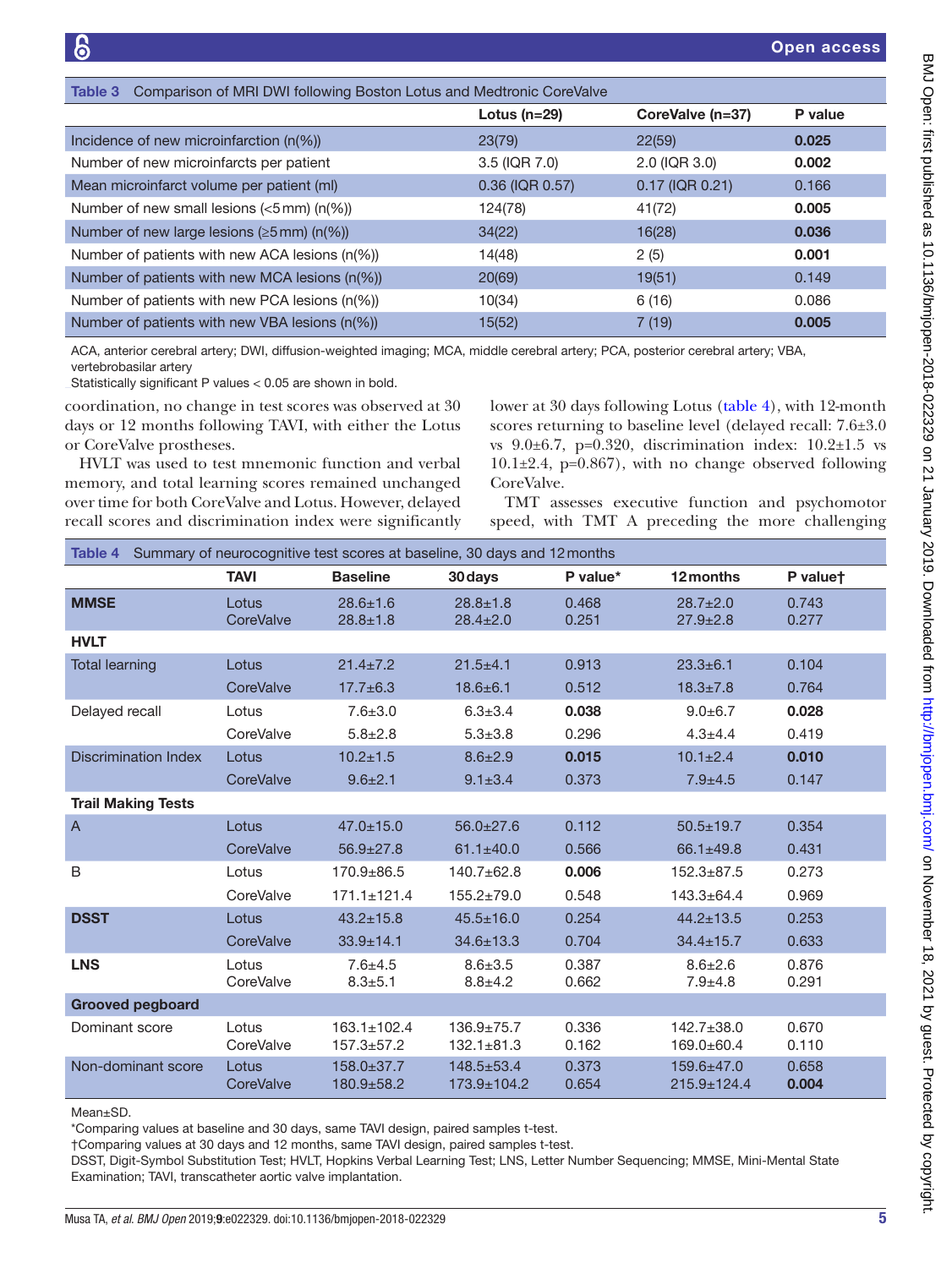<span id="page-5-0"></span>Table 5 Within-group comparison of mean change in cognitive domain over 12 months in patients with and without diffusionweighted (DW) MRI lesions

|                      | <b>Boston Lotus (n=25)</b> |                   |         | Medtronic CoreValve (n=24) |                   |         |
|----------------------|----------------------------|-------------------|---------|----------------------------|-------------------|---------|
|                      | $DWI - ve (n=6)$           | DWI + $ve$ (n=19) | P value | DWI-ve $(n=11)$            | DWI + $ve$ (n=13) | P value |
| <b>MMSE</b>          | $1.2 \pm 0.8$              | $-0.4 \pm 1.9$    | 0.025   | $-0.9+2.5$                 | $-0.7+2.6$        | 0.840   |
| <b>HVLT</b> learning | $4.2 + 5.2$                | $1.2 + 7.3$       | 0.454   | $1.1 \pm 3.9$              | $1.0 + 9.1$       | 0.691   |
| <b>HVLT</b> delayed  | $6.3 \pm 12.9$             | $-0.1 \pm 3.3$    | 0.177   | $-0.2+2.5$                 | $-1.1 \pm 3.1$    | 0.456   |
| HVI T discrimination | $0.0 + 1.5$                | $-0.1 \pm 2.6$    | 0.733   | $0.8{\pm}2.3$              | $-2.3 \pm 3.5$    | 0.019   |
| <b>TMT A</b>         | $15.5 \pm 20.8$            | $-0.1 \pm 15.3$   | 0.059   | $18.9 + 64.9$              | $5.0 \pm 14.7$    | 0.562   |
| TMT <sub>B</sub>     | $-13.0+88.9$               | $-18.3+61.4$      | 0.870   | $19.6 + 61.6$              | $-1.4+64.4$       | 0.454   |
| <b>DSST</b>          | $4.0 \pm 10.0$             | $-0.4+9.8$        | 0.346   | $-0.1\pm 6.7$              | $5.0 \pm 13.7$    | 0.370   |
| <b>LNS</b>           | $2.4 \pm 3.0$              | $0.7 + 5.1$       | 0.534   | $-0.5+5.0$                 | $0.8 \pm 3.6$     | 0.474   |
| <b>GPBT</b> dominant | $-8.2 \pm 31.5$            | $-24.5 \pm 108.0$ | 0.721   | $0.5 \pm 37.6$             | $22.6 \pm 37.7$   | 0.186   |
| GPBT non-dominant    | $-26.0+83.7$               | $-3.2+51.3$       | 0.914   | $43.0 + 81.3$              | $20.8 + 66.8$     | 0.235   |

Mean±SD.

DSST, Digit-Symbol Substitution Test; DWI, diffusion-weighted imaging; GPBT, Grooved Pegboard Test; HVLT, Hopkins Verbal Learning Test; LNS, Letter Number Sequencing; MMSE, Mini-Mental State Examination; TMT, Trail Making Test.

TMT B. TMT B scores were significantly lower at 30 days following Lotus ([table](#page-4-1) 4), with 12-month scores again returning to the baseline level  $(170.9\pm86.5 \text{ vs } 152.3\pm87.5,$ p=0.215), and no change observed following CoreValve at any time point.

#### Presence or absence of DW-MRI lesions

At the 1-year follow-up, for each TAVI prosthesis we sought to compare individuals with and without DW-MRI lesions with respect to neurocognitive performance [\(table](#page-5-0) 5). Of

the 25 Lotus patients that completed 12-month assessments, 19 (76%) exhibited new DW-MRI lesions post-TAVI, and of the 24 CoreValve patients, 13 (54%) were DW-MRI positive (p=0.140). Lotus patients with DW-MRI lesions exhibited an overall decline in global cognition (MMSE) at 12 months compared with those without [\(figure](#page-5-1) 3A,B). CoreValve patients with DW-MRI lesions had a significantly lower HVLT discrimination index at 12 months compared with those without [\(figure](#page-5-1) 3C,D).



<span id="page-5-1"></span>Figure 3 Line graph depicting change in Mini-Mental State Examination (MMSE) (A and B) and Hopkins Verbal Learning Test (HVLT) Discrimination Index (C and D) over time following Lotus and CoreValve. (Red lines indicate patients with diffusionweighted (DW) MRI microinfarcts, blue lines those without).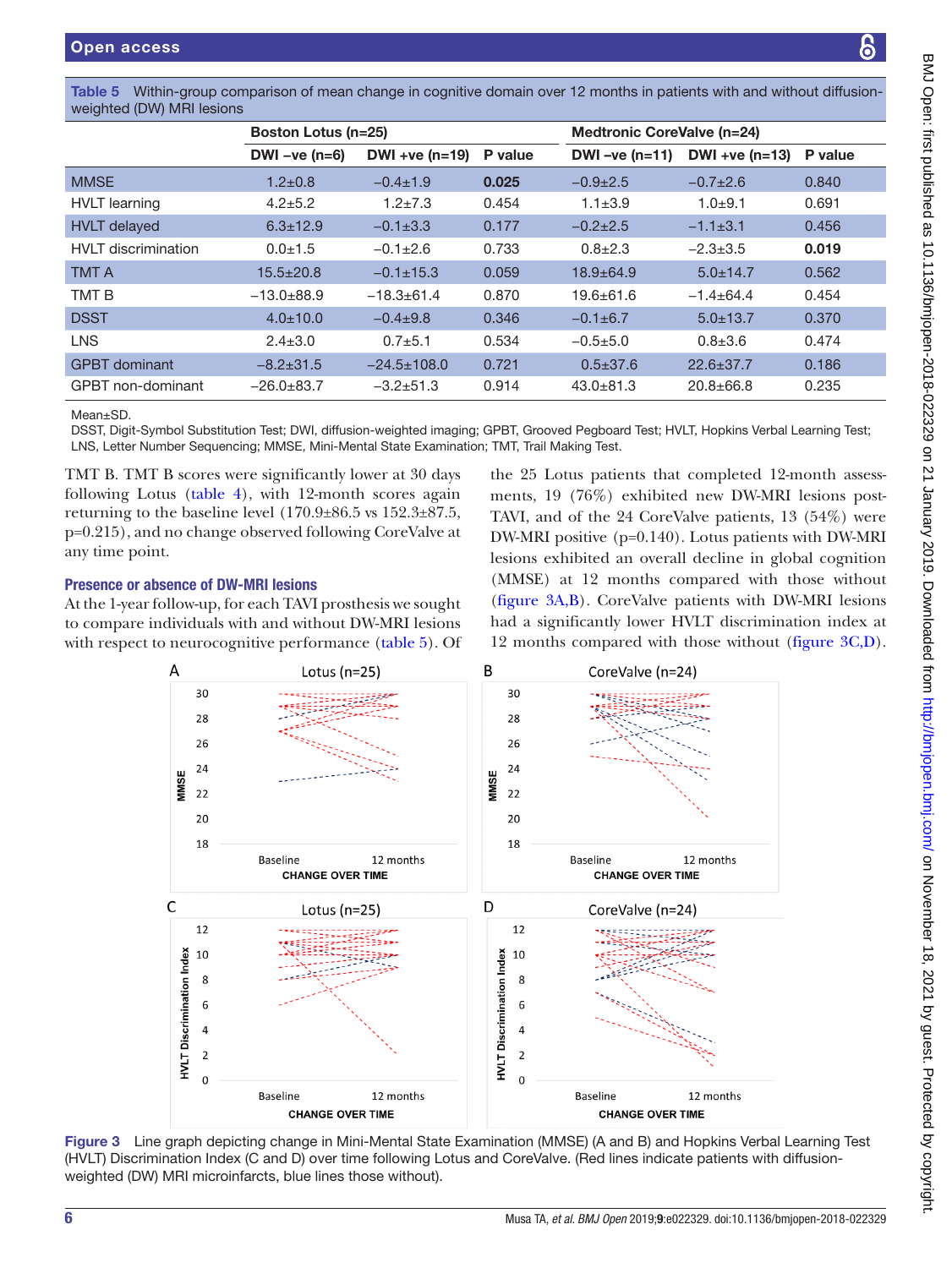For all of the remaining neurocognitive domains, no difference in performance at 1year was noted between patients with and without DW-MRI lesions for either TAVI prosthesis.

#### **DISCUSSION**

This two-centre study is the first to use DW-MRI and cognitive assessments to comprehensively compare two first-generation and second-generation TAVI devices. This study provides several new insights: (1) There was a high occurrence of silent cerebral embolism during TAVI affecting both first-generation and second-generation prosthesis designs (with 66% of the total study population exhibiting new DW-MRI lesions post-TAVI). (2) The Lotus valve exhibited a significantly higher incidence of new DW-MRI microinfarcts, with more than twice the number of lesions per patient than observed following CoreValve. (3) DW-MRI lesions are of similar size, but more frequently observed in the anterior cerebral and vertebrobasilar territories following Lotus compared with CoreValve. (4) Despite a higher DW-MRI burden and an initial deterioration in verbal memory following Lotus, TAVI does not appear detrimental to mid-term neurocognitive function, with 12-month scores in all domains being equivalent to baseline following both Lotus and CoreValve. (5) For the majority of domains, including executive function, psychomotor speed, perceptual and visual memory, and fine motor coordination and speed, the presence of DW-MRI lesions did not influence neurocognitive function at 1year for either valve. This latter point is consistent with previous work that demonstrated preserved 2-year cognitive performance in an unselected TAVI population, irrespective of DW-MRI status.<sup>23</sup>

Cognitive decline after cardiac surgery is associated with increased morbidity and mortality $26$  and has significant social and economic implications.<sup>23</sup> TAVI has revolutionised the management of high-risk patients with symptomatic aortic stenosis worldwide. However, determining whether the high incidence of silent DW-MRI lesions seen post-TAVI predisposes to cognitive decline, and whether TAVI design has any impact on this, remains a crucial prerequisite to its more widespread use. Despite its advanced design, our study suggests that the use of the second-generation Lotus valve carries a higher risk of silent cerebral infarction, but without an objectively discernible decline in neurocognitive function at 1year, comparable to the CoreValve prosthesis.

The multiple and diffusely distributed silent cerebral lesions detected by DW-MRI post-TAVI are in keeping with an embolic aetiology. We have previously shown severity of aortic arch atheroma is an independent risk factor for the development of new cerebral infarcts following TAVI.<sup>10</sup> Transcranial Doppler studies, performed during TAVI, have indicated balloon valvuloplasty, prosthesis positioning and implantation as particular moments for cerebral embolisation, $27$ suggesting that manipulation of the native aortic valve is also an important source.

Oversizing has been associated with tissue embolisation on histopathological analysis $^{28}$  $^{28}$  $^{28}$  and is recommended to a degree with first-generation designs in order to prevent paravalvular regurgitation. The higher cover index and greater displacement forces on degenerate native leaflets might consequently be expected to precipitate a greater degree of tissue dehiscence and embolisation. Balloon postdilatation has also been demonstrated to significantly predict acute neurological events.<sup>[7](#page-8-6)</sup> Despite the larger valve size, greater frequency of valve embolisation and use of postdilatation, new DW-MRI lesions were less frequently seen following CoreValve. The Lotus valve is fully repositionable, reflecting the longer fluoroscopy times observed with this prosthesis. However, our data suggest that repositioning per se was not a significant contributor to the frequency of new DW-MRI lesions observed. The Lotus delivery system typically requires 20F or wider sheaths, and thus greater endothelial disruption during manipulation around the aortic arch may underlie the higher incidence of cerebral microinfarction seen after Lotus TAVI. Future studies are required to determine whether these findings may translate into variation in the incidence of clinical stroke.

We and others have previously demonstrated that majority of DW-MRI lesions immediately post-TAVI appear to resolve by  $6$  months.<sup>11</sup> However, this resolution does not necessarily indicate tissue normalisation. The insensitivity of lower field strength imaging has been suggested as one explanation.<sup>13</sup> Furthermore, rat models of cerebral ischaemic insult confirm histological neuronal damage despite DW-MRI resolution, cautioning the use of imaging alone to assess ischaemic injury. $29$  We therefore sought to compliment cerebral MRI with a battery of well-validated neurocognitive assessment tools.

There is a large body of evidence to indicate that silent cerebral injury heralds adverse cognitive consequences. They are associated with an increased risk of mild cognitive impairment, $30$  and may double the risk of dementia (most commonly Alzheimer's disease), with a steeper rate of cognitive decline observed the greater the number of infarctions.<sup>[12](#page-8-9)</sup> It is feasible that the decline in verbal memory seen at 30 days following Lotus, which was not observed following CoreValve, is a reflection of the associated higher burden of DW-MRI lesions.

To date, few studies have combined DW-MRI and cognitive assessment following TAVI with CoreValve or Edwards-Sapien. The largest involved 111 subjects<sup>23</sup> with the other three averaging 40 patients.<sup>8 22 31</sup> No decline in any cognitive domain was observed despite the occurrence of diffuse microinfarcts affecting both cerebral hemispheres,<sup>22</sup> and patients with and without DW-MRI lesions performed equally well. $^{23}$  $^{23}$  $^{23}$  These findings are consistent with our study. Our observed high incidence of new DW-MRI lesions post-TAVI appeared to lack clinical sequelae when cognition was objectively assessed at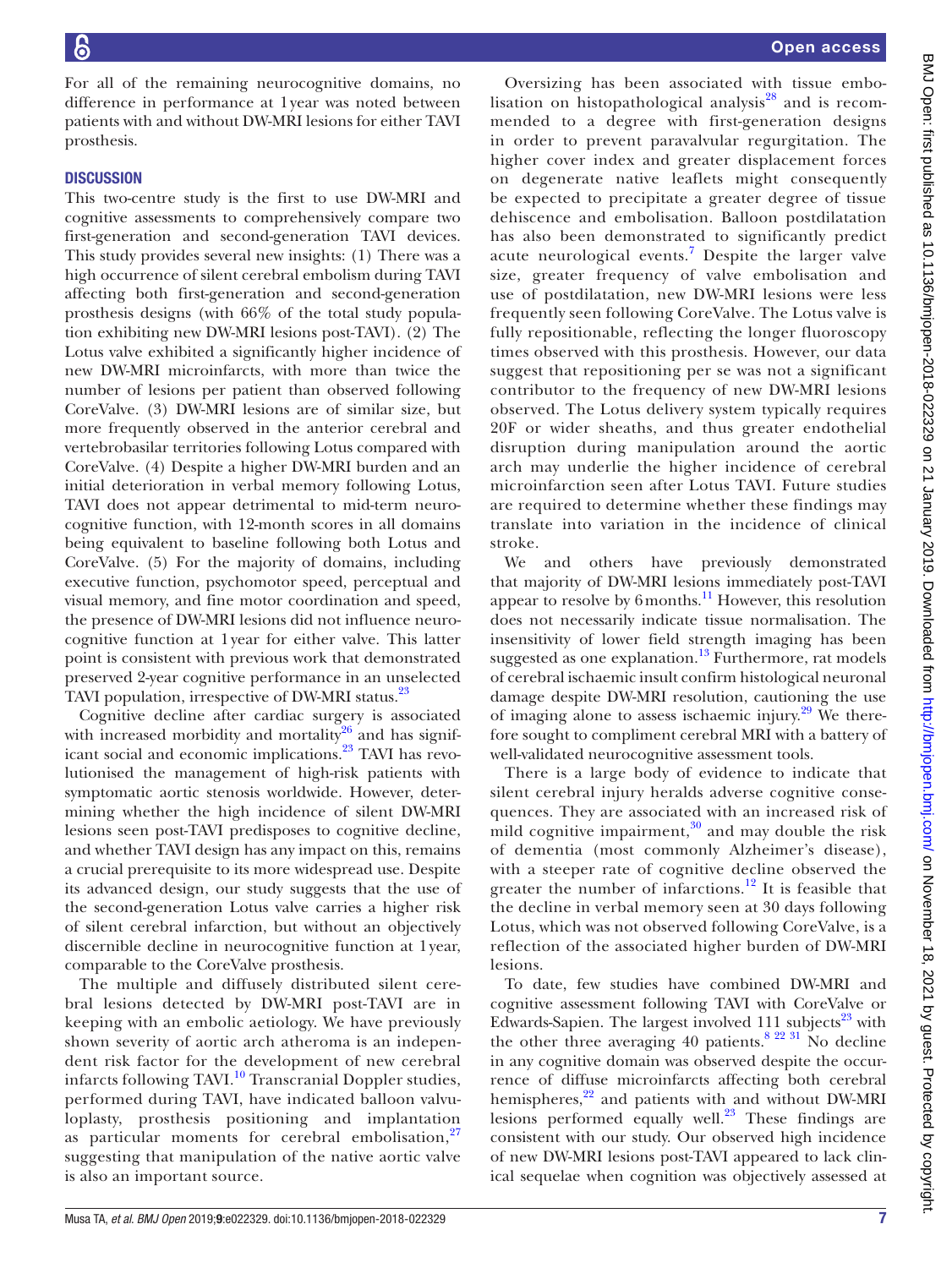12 months, and this was the case following both first-generation and second-generation devices.

This study is noteworthy in the context of contemporary TAVI trials. Results from the PARTNER 2 Trial have suggested that transfemoral TAVI results in a lower rate of death or disabling stroke in intermediate-risk patients, with an average age similar to this study of 81.5 years, when compared with surgery.<sup>32</sup> Younger patients would expectedly exhibit lower burdens of aortic atheroma and thus fewer silent DW-MRI lesions, irrespective of TAVI design. In the recent Claret Embolic Protection and TAVI  $(CLEAN-TAVI)<sup>33</sup>$  $(CLEAN-TAVI)<sup>33</sup>$  $(CLEAN-TAVI)<sup>33</sup>$  and SENTINEL<sup>34</sup> trials, cerebral protection reduced new ischaemic cerebral lesions. However, Lotus patients were notably absent from both studies. While pre-existing lesion volume predicted future cerebral lesion volume, $34$  the baseline and post-TAVR volume of established DWI lesions in our study of both CoreValve and Lotus were equivalent. Our work suggests that devices to reduce lesion frequency may be a particularly pertinent adjunct to Lotus TAVI and potentially offset the decline in verbal memory and psychomotor speed we observed at 30 days.

While our work indicates DW-MRI lesions do not seem to affect mid-term neurocognitive function, caution is required not to dismiss DW-MRI lesions as entirely innocuous, particularly given even small lesions tripled the risk of stroke-related death in healthy subjects aged 50–73 years over 14 years of follow-up.<sup>[35](#page-8-29)</sup> Longer follow-up is required to clinically appreciate the natural history of cerebral injury incurred during TAVI.

#### Limitations

Patients were not randomised to CoreValve or Lotus and hence the study is vulnerable to selection bias. Furthermore, we have not directly compared cognitive performance from our two TAVI groups with that of healthy octogenarians, or patients managed conservatively.

There was attrition in patients completing the study protocol, with 5 patients failing to complete postintervention imaging and 17 patients with imaging data failing to complete 12-month neurocognitive assessments. Fourteen patients (19%) withdrew from the study and this was often due to deteriorating health or transfer into longterm nursing care There is hence an inherent risk of bias as potentially those with most marked decline in cognitive function might have been excluded. Furthermore, our finally analysed patient group sizes confer limited power to report 'no difference' in baseline variables raising the possibility of type 1 and type 2 errors, and transfer bias influencing our final group comparisons.

The CoreValve has been clinically in use for much longer than the Lotus valve. Therefore, the greater degree of new DWI lesions seen in the Lotus group may partly reflect an operator 'learning curve' during which experience and fluency in use of Lotus delivery equipment was refined.

Presently, there is no internationally accepted definition of cognitive decline following cardiac procedures,

with the potential for variation between studies. We have used a comprehensive battery of validated tests that cover a wide variety of important higher neurocognitive faculties, but these may potentially be insensitive to change and lack validation in the context of TAVI.

Patients in atrial fibrillation on formal anticoagulation had their warfarin withheld prior to their TAVI procedure, with full dose heparin during the TAVI implant and recommencement of warfarin on the evening of the procedure. However, it is not possible to exclude cardiac thrombus associated with atrial fibrillation as a potential contributor to microinfarction.

Our work employed 1.5 T field strength imaging, which is the case for the majority of similar published studies. However, the use of higher field strengths may have increased detection of microinfarction and characterise more accurately the burden associated with different TAVI devices.

#### **CONCLUSION**

There was a higher incidence of silent microinfarction with a greater number of lesions per patient following second-generation Lotus compared with the first-generation CoreValve implantation. However, there was no objective decline in neurocognitive function discernible at 1year following TAVI with either prosthesis.

#### Author affiliations

<sup>1</sup>Multidisciplinary Cardiovascular Research Centre & The Division of Biomedical Imaging, Leeds Institute for Cardiovascular and Metabolic Medicine, University of Leeds, Leeds, UK

<sup>2</sup>Cognitive Science Research Unit, University of Westminster, London, UK <sup>3</sup>Interventional Cardiology, Leeds Teaching Hospitals NHS Trust, Leeds General Infirmary, Leeds, UK

4 Department of Cardiovascular Sciences, BHF Cardiovascular Research Centre, University of Leicester, Leicester, UK

<sup>5</sup>National Institute of Health Research (NIHR) Cardiovascular Biomedical Research Unit, Glenfield Hospital, Leicester, UK

Contributors JPG conceived and designed the study. TAM drafted the manuscript. CL compiled the comprehensive battery of neurocognitive tests and instructed on their correct implementation. FR, TAM, AU, LED and AS performed the recruitment of patients and their neurocognitive assessment. GPM supervised and AS oversaw the University of Leicester contribution. MI and AJPG performed MRI image analysis. DJB and CM carried out TAVI implantation. TAM and AU analysed data and interpreted the results. PPS and PG gave input into data interpretation. PPS, PG, JRJF, GJF, SP and GPM were involved in critical and intellectual revision of the article. All authors edited and revised the manuscript. All authors read and approved the final manuscript.

Funding This study was part-funded by the British Heart Foundation (PG/11/126/29321), an investigator research grant from Boston Scientific and also the National Institute for Health Research (NIHR) Leeds Clinical Research Facility.

Competing interests DJB and CM are consultants and proctors for both Medtronic and Boston Scientific. JPG and SP have received an educational research grant from Philips Healthcare.

Patient consent for publication Not required.

Ethics approval National Research Ethics Service (08/H1307/106).

Provenance and peer review Not commissioned; externally peer reviewed.

Data sharing statement All clinically important data from this observational study have been reported on in the manuscript.

Open access This is an open access article distributed in accordance with the Creative Commons Attribution Non Commercial (CC BY-NC 4.0) license, which